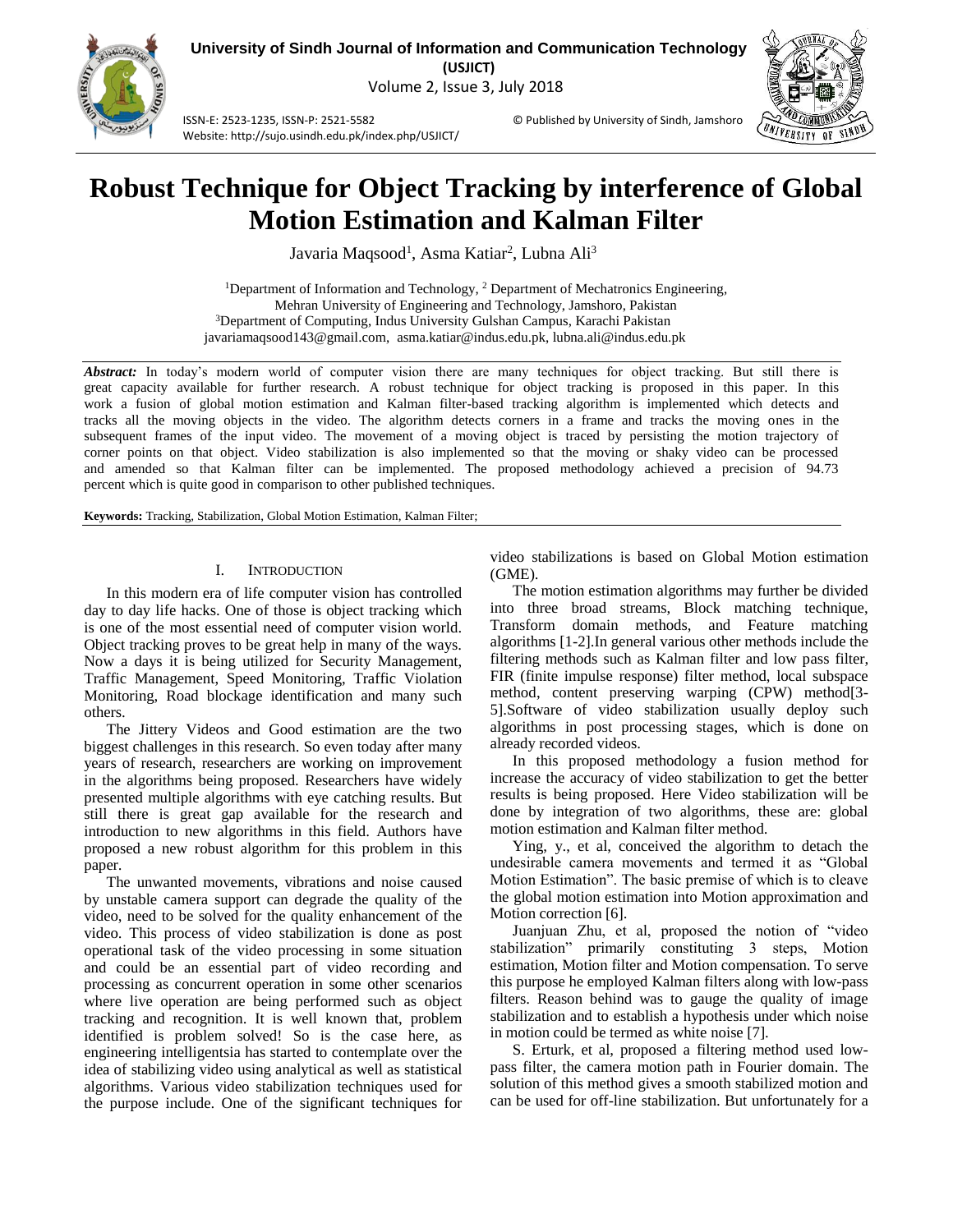real time implementation on a device the solution is unacceptable due to requirements of the large memory to reserve the several frames of the video and to minimize the memory (causal low-pass filter) is preferred [8].

In [9] author has proposed a methodology for object tracking which is based on Position Vectors and Pattern Matching however the next iteration is very much depended on previous results so it's really important to have good results in start.

Neuro-Fuzzy Based Approach is also being used for this problem [10]. In [11] author has proposed a system for real time object tracking. That system works on multi-inertial sensing data and the system is placed on drone.

In papers [12-17] authors are focusing to improve the robustness of the object tracking technique as it is very helpful when it is needed in vehicles.

In [18] author have discussed multiple method for object tracking in real time but despite of all these methods still a great gap is available for further research. As object tracking in real time need to be really robust but all the proposed and published work still can't tackle the real time constraints.

The main objective of this paper is to achieve following objectives in this research domain.

- $\triangleright$  Need to increase the accuracy of the video stabilization.
- $\triangleright$  Fusion of both algorithms.
- $\triangleright$  To produce a better performance of our video stabilization algorithm by applying global motion estimation (GME) method and Kalman filter method.

# II. TYPE STYLE AND FONTS

In the proposed methodology there are two main implementations. The first one is video stabilization process and then comes the implementation of Kalman filter for estimation purpose. The two of the following are discussed in following headings.

# *A. Vedio Stabilization*

The first and foremost requirement in this project was to stabilize the video to run the Kalman algorithm. This was necessitated to get rid of the optical flow on stationery points caused by the camera motion. The Kalman tracker produced far better results when it was applied on the stabilized video and unwanted optical flow was eliminated.

The theme of video stabilization hinges on the idea of searching for the "background plane" in a video arrangement [9] and to use the observed distortion to correct for camera motion. This stabilization algorithm involves two steps. First, the affine image transformations between all neighboring frames of a video sequence is determined using the 'Global Motion Estimation' function applied to point correspondences between two images. Second, the video frames are warped to achieve a stabilized video. Stepwise details of the algorithm are given below:

i. Declaim in the leading two frames of a video arrangement as an image intensity as there would be

no impact of color intensity over stabilization. Furthermore if the gray scale image would be used it would give a higher speed.

- ii. Finding area of concern (which would be mostly corners) from leading two frames, and then select expected similarities amongst both them. For this purpose Fast features would be extracted which is one of the fastest corner or edge detector algorithm.
- iii. Selection of similarities amongst the corner or edges points found in the previous step. For each point, extraction of a Fast Retina Key point (FREAK) descriptor would be done and it would be positioned around it. The matching cost being utilized amongst the points will be the Hamming distance.
- iv. A robust approximation of the geometric transformation amongst the twofold frames is set up by means of the M-estimator sample Consensus (MSAC) algorithm, which is a modification of the RANSAC algorithm and is applied in the 'Global Motion Estimation' function. With the help of these it computes the homography amongst two frames that marks the inliers from the first set of points match most closely with the inliers from the second set. This affine transformation will be made by a 3-by-3 matrix of the form:

|    | $a1 \quad a3 \quad 0$ |          |
|----|-----------------------|----------|
|    | a2 a4                 | $\bf{0}$ |
| tx | tγ                    | - 1      |

The parameter 'a' describes scale, rotation, and shearing properties of the conversion, while the constraints 't' are conversion constraints. This transformation is used to change the images such that their conforming features will be stimulated to the similar image position.

- v. Assumption is made here that the background plane will be moved or altered consequently amongst the frames, then at that point this transformation will be capturing the camera motion. Therefore correction for this will stabilize the video. This scenario will uphold as long as the camera motion amongst corresponding frames is small enough, or, the data rate of video is high which would make it difficult to process the algorithm.
- vi. For all the frames of the video  $T_i = 0,1,2,...,$ utilization of the overhead technique for approximation of the falsification amongst all frames  $T_i$  and  $T_{i+1}$  as affine transformation,  $Hi$  will be made. Therefore the accumulative falsification of *i*th frame comparative to the previous frame will be the product of all the previous inter-frame transformation. Which can be presented by,

Hcumulataive, 
$$
i = \prod_{i=0}^{i-1} Hi
$$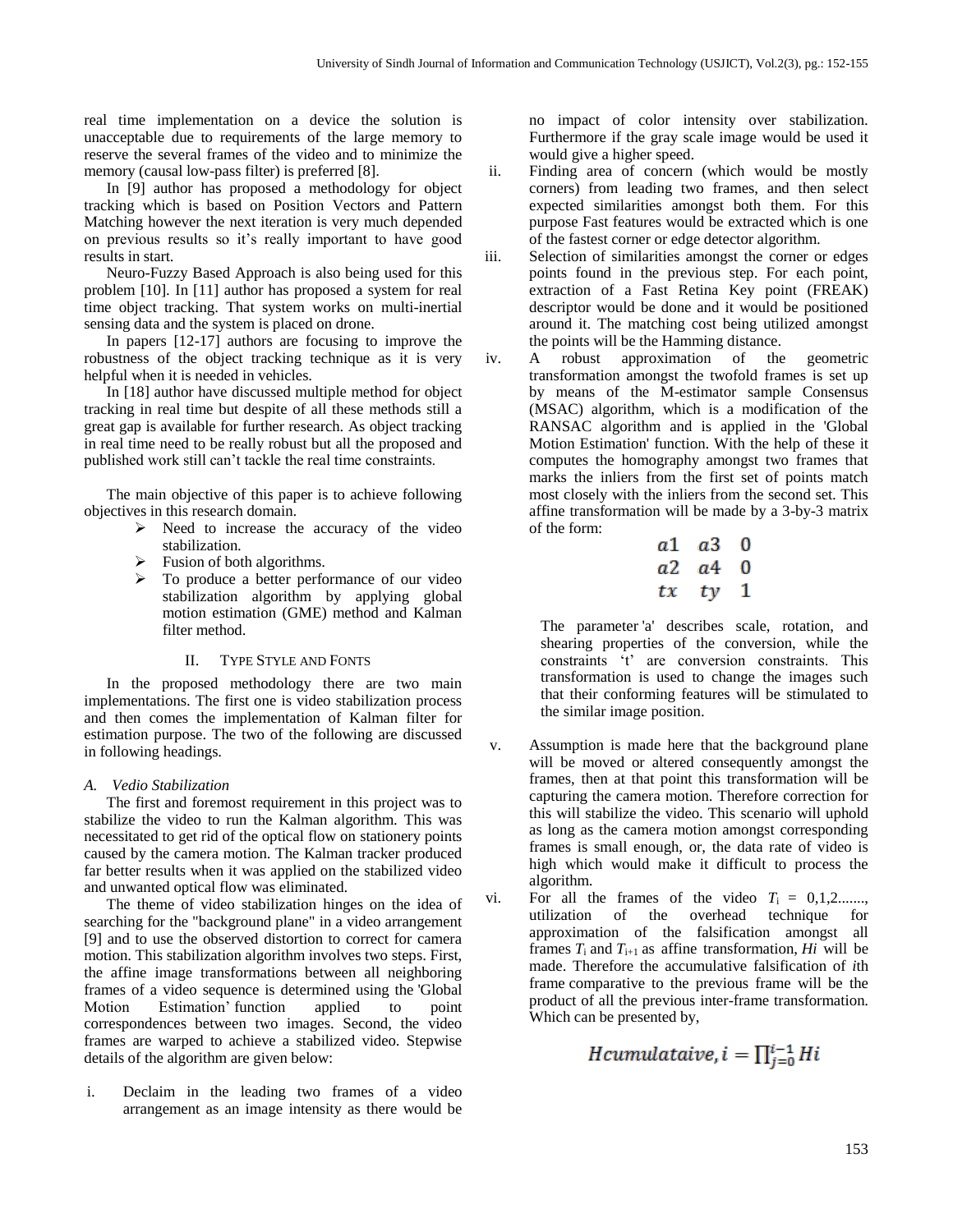vii. To achieve arithmetical straightforwardness and steadiness, the matrix can be converted as a simpler scale, rotation, translation transformation. This would have individual four free constraints paralleled to the complete affine transform's six: one scale factor, one angle, and two translations. It has the form:

$$
s.\cos(\phi) \quad s.-\sin(\phi) \quad 0
$$
  

$$
s.\sin(\phi) \quad s.\cos(\phi) \quad 0
$$
  

$$
tx \quad ty \quad 1
$$

viii. The homography and the subsequent re-alignment of two video frames introduce black borders in the video frames which account for camera motion. These borders are eliminated by cropping all the video frames to achieve a smooth video.

## *B. Abbreviations and Acronyms*

Kalman filter is used to estimate the object movement. The Kalman filter works under the phenomena of prediction and estimation. As the below figure suggests the working of Kalman filter.



Figure 1: Kalman Filter Process

Figure 1 clearly depicts the working of Kalman filter. Kalman filter first predicts the state using initial estimates and further uses the previous estimates of the system. Below are the equations being used for the estimation of the object.

$$
\hat{x}_k^- = A\hat{x}_{k-1} + Bu_{k-1}
$$
\n
$$
P_k^- = AP_{k-1}A^T + Q
$$
\nPrediction\n
$$
K_k = P_k^- H^T (HP_k^- H^T + R)^{-1}
$$
\n
$$
\hat{x}_k = \hat{x}_k^- + K_k (z_k - H\hat{x}_k^-)
$$
\nCorrection\n
$$
P_k = (I - K_k H)P_k^-
$$

The first equation of prediction is known as Prediction of Estimate which is used to get state observation. Where A is the state transition matrix and B is the state noise matrix. 'u' Presents the zero-mean excitation or driving noise with covariance.

The second equation of prediction is calculating Minimum prediction mean squared error. Which is then used to calculate Kalman gain 'K' as shown in first equation of correction. This process than further calculates the next state. Second equation of correction shows how the correction of estimate is made and then new minimum mean square error is calculated using last equation of correction.

 This process is followed for using Kalman filter in the proposed system. Integration of Kalman filter in the overall system is shown in the figure 2 below.



Figure 2: Overall Kalman Proposed system

Kalman filter is being processed on the upcoming frame of the video, And then The guessed estimate is being checked and if the set test is not passed the process of Run Moment Matching Optimization is processed to make the estimate valid and the estimation of object can be made with minimum mean squared error.

### III. RESULTS

For comparing the proposed algorithm a testing approach by author of [9]. Same Video was taken and the 3245 frames sampled at 10 Hz were prepared. The author [9] took three